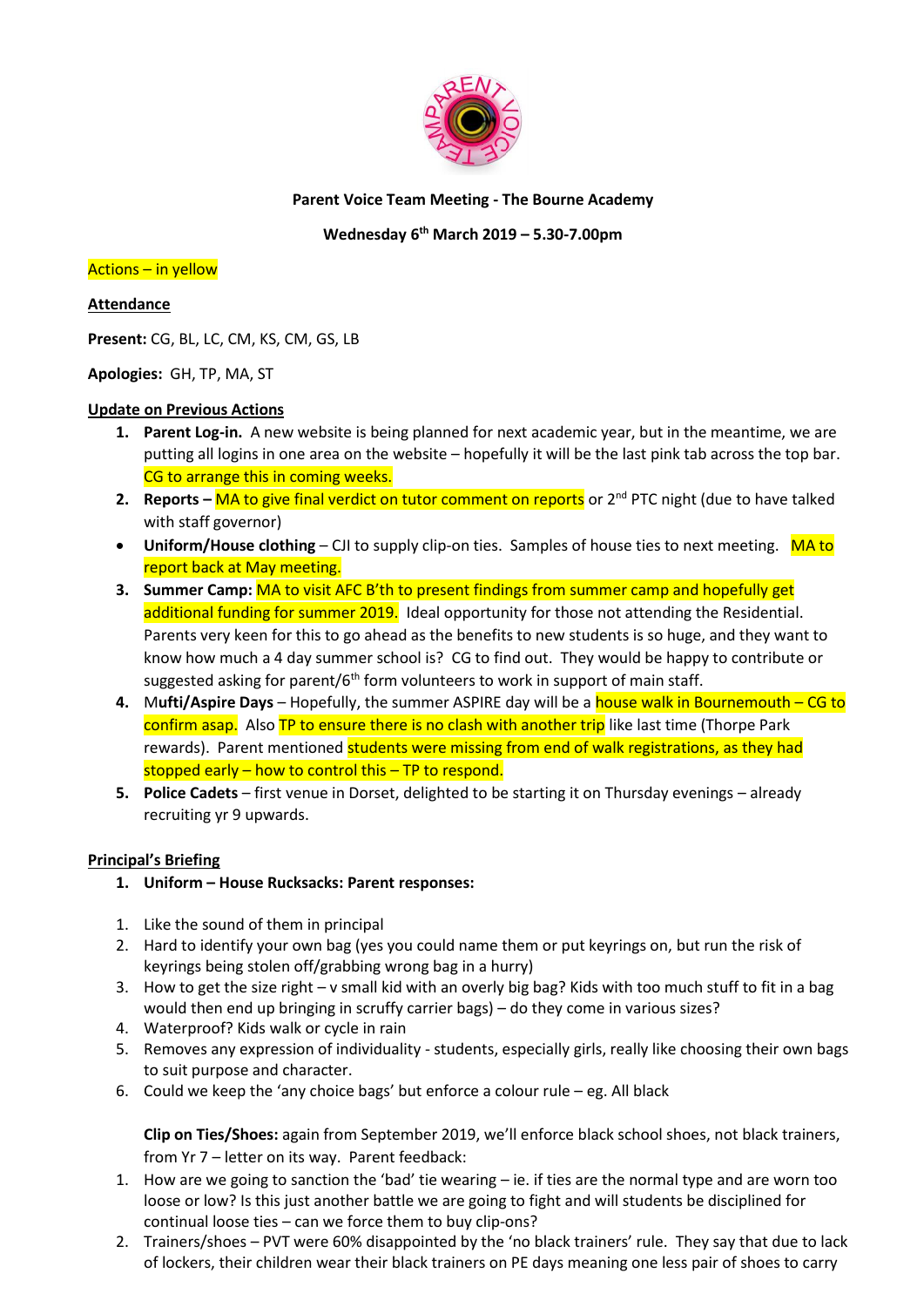around with them all day. Again, they asked what the sanction would be for wearing trainers instead of leather shoes – go home to change?

- **3. Parent Governor**  appointed Mr Lawrence Lewis daughter in yr 9.
- **4. Water Fountains/cycle sheds**  we have been awarded funding. Water stations are awaiting installation and cycle sheds are being ordered.
- **5. Cultural Experiences**  you will have seen our impressive list of termly diary dates through email/parentmail. We are immensely proud of the many opportunities afforded to our students, and grateful to our staff for giving up their time/making such great efforts to provide these amazing chances.
- 6. **Annual Fund**  £2000 pledged for this academic year with approx. a further £300 per year rolling forwards to 2023
- 7. **Outdoor Education Bid** –Public Health Dorset has donated £25K of funding for our Outdoor Education Team, funding salary and activities. A one year project to further OE work and reach out to primary schools too.
- 8. **Kenya – Osiligi School –** still hoping to get a trip out there, working on funding and recruitment. Meanwhile, our sign has gone up in Kenya, on the house, naming it as The Bourne Academy House.
- 9. **INSET day next week – 14th March, and Red Nose Day on 15th**
- 10. **6 th form logo and literature**  is being rebranded from September
- 11. **New Look Newsletter**  you will have seen from Christmas the newsletter we email out to parents is in a new format – Flipsnack – much easier to turn pages in a book method
- 12. **Foreign Students**  we have hosted a Chinese group and will be hosting a Spanish group before Easter –groups, plus occasional individual students will be generating £25K income for the Academy this year
- 13. **Community Lettings** We are still looking for a Community Lettings Supervisor please send round the vacancy to your friends and contacts or let us know if there is a local shop you can put a card in, we can supply advert cards. Community lettings is set to generate approx. £60K income this year.
- 14. **Conservation ASPIRE day** on Monday giant sea creature on Instagram! Parent feedback: students loved the Big Bang talk and were very inspired.

# **Parent Discussion/New Actions**

- 1. **Year 10, 2nd PTC night, in June.** Please can this date be moved to earlier in the year? June is too late to do anything about kids' learning in such an important year. Perhaps swap a younger year group into the June slot. CG to investigate.
- 2. **Students disillusioned/distracted by the behaviour of naughtier children**, sometimes for whole lessons. Sometimes have to entertain themselves, find own work to do to stay occupied. Big discussion, CG explained slips system, growth curve of implementing a new behaviour system, consistent treatment by staff. CG to chat with SLT.
- 3. **Medical Conditions/Safeguarding concerns** how do we log changes to these for students? How are staff updated? Eg. Kitchen staff knowing a child has become epileptic or allergic? What policy in place. How do we know when staff acknowledge having read the list? CG explained the Medical Conditions policy, the current process, and the Office Mgr's role as Lead first aider + Safeguarding team's regular updates. CG to explore further and report back at next meeting.
- 4. **How to still help the Academy when your child has finished their learning at TBA**. Stay on PVT? Other? CG to discuss with MA.

# **Financial update**

Current bank balance £2104. (No New Funding Requests)

# **Fundraising Events**

**1. Xmas Fayre – Wednesday 28th November** – Big thanks to all helpers, especially Bob for wonderful refreshments stall. Total raised was £910 – split between PVT, Osiligi and The Bourne Foundation